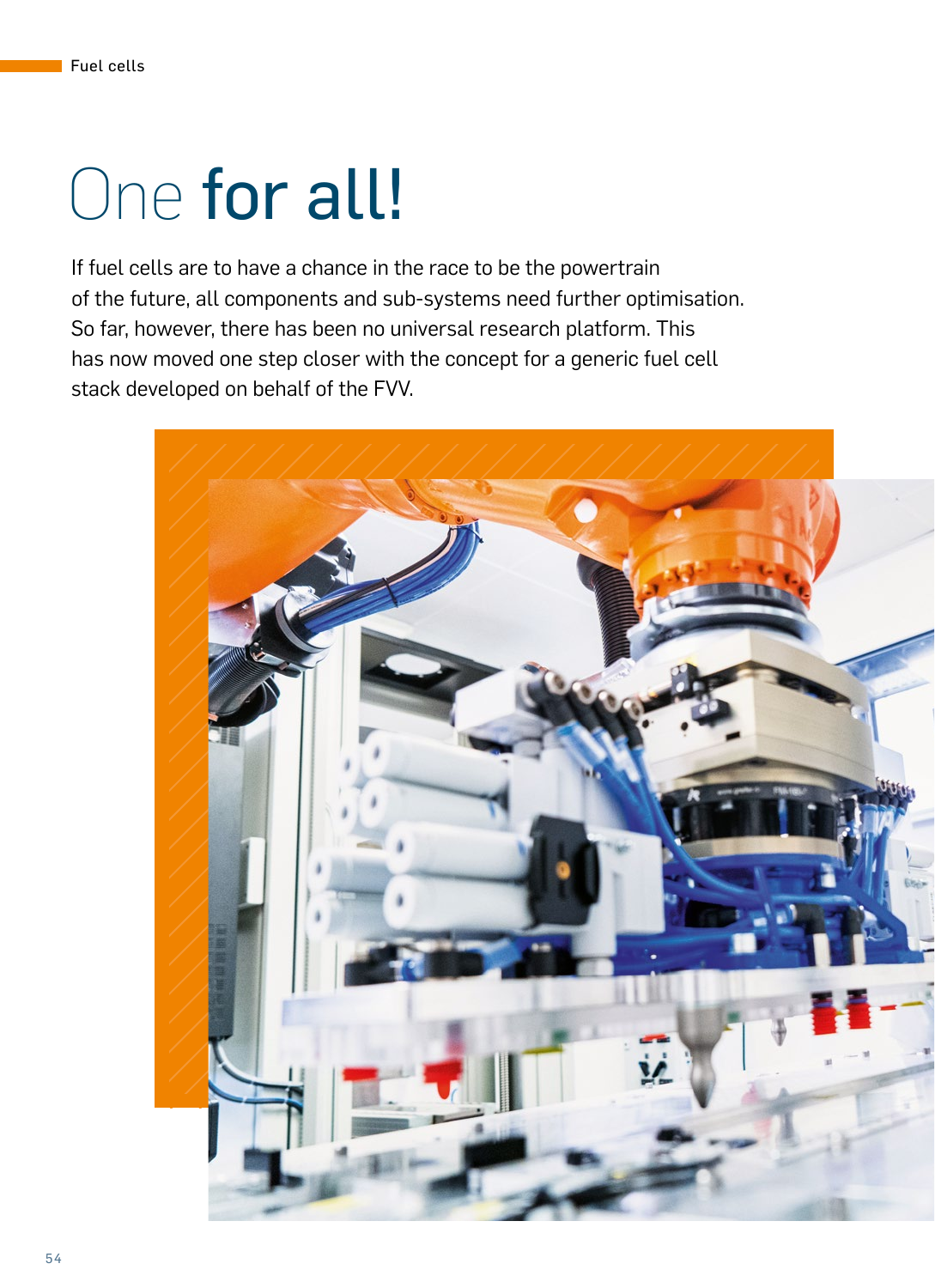

→ Dr. Joachim Scholta is head of the Fuel Cell Stacks department at the Centre for Solar Energy and Hydrogen Research Baden-Württemberg (ZSW) in Ulm.



## Development of a generic fuel cell

stack**||** 100 kilowatts of power from 304 cells and an active surface of 280 square centimetres on each cell. These figures might sound like the rules of a game, but they are actually the partial results of a fundamental research project that aims to help the fuel cell make the breakthrough in the mobility sector. Commissioned by the FVV, the Centre for Solar Energy and Hydrogen Research Baden-Württemberg (ZSW) developed the design concept for a generic fuel cell stack. The stack is needed as a research and test platform, as the fuel cell – or, specifically, the low-temperature polymer electrolyte membrane fuel cell used as a vehicle powertrain – needs to be far more cost-efficient in order to succeed in the market. To this end, the performance output per cell needs to be increased further.

»This is not just an issue regarding the cells themselves,« explains Dr. Joachim Scholta, who is responsible for the Fuel Cell Stacks department of the ZSW. »It requires the entire system to be optimised.« After all, combustion engines, too, achieve their high power density not only from opti-

mised combustion in the cylinder, but also through carburation which has been refined over decades, especially regarding turbocharging and injection.

A fuel cell engine comprises similarly complex subsystems, for example to compress or humidify the feed air. Although the often-used collective term of ›peripheral systems‹ makes them sound marginal, they have a decisive impact not only on the performance of the cells, but also on their life cycles. As such, unequal hydrogen distribution across the cell membranes can result in premature ageing. Pollutants in the intake air also cause the catalyst material – usually platinum – to degrade prematurely. Greater knowledge of the relationship between pollutant input, filtration and ageing behaviour could help to reduce the amount of the precious metal needed. The problem when developing filters, compressors and other components is that testing has previously generally only been performed on commercially available fuel cell systems. For competitive reasons, the manufacturers of these systems often do not provide details on the system specifications, for example the materials used in the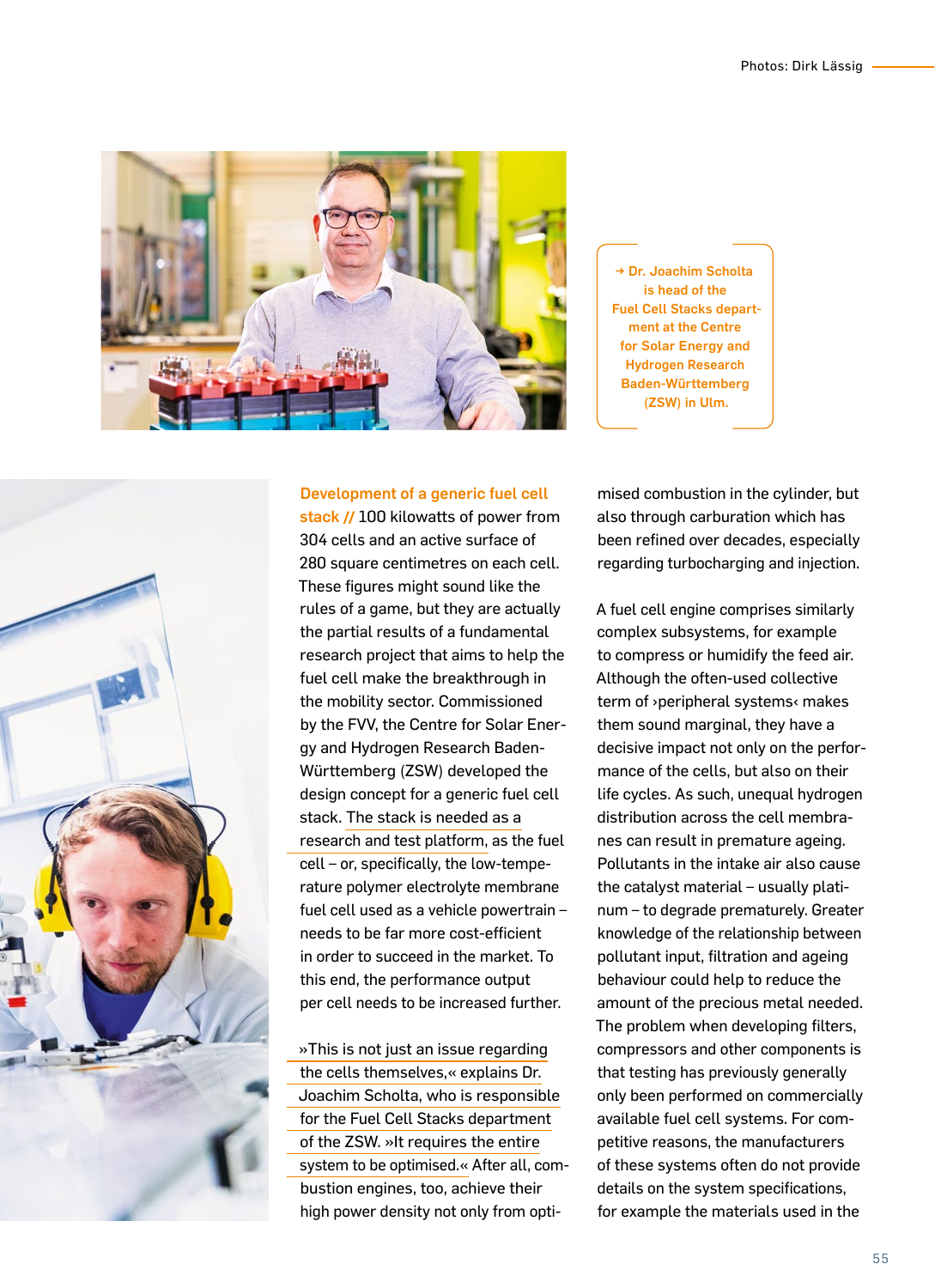cells. As a result, individual test results are often not applicable for further research. This is exactly the problem the research project, sponsored by the FVV, aims to solve.

»With a generic stack, fundamental phenomena can be investigated in a reproducible way,« comments Dr. Jan Haußmann from Schaeffler, who led the accompanying working group. As is typical for the work of the FVV, the working group did not simply let the Ulm researchers start developing, but instead incorporated the view of the industry that was to use the technology at a later stage. Accordingly, a basic question had to be answered first – what performance and dimensions are required of a low-temperature fuel cell if it is to cover as many applications as possible later? The researchers initially conducted a survey of the FVV member companies to gauge opinions, which were then discussed intensively in the working group. It quickly became clear that the high level of power density required can only be achieved with metallic bipolar plates. Another advantage of these plates over the graphite plates also investigated at the beginning is that they can be manufactured in a forming process, thus enabling short cycle times in later series production.

After making this fundamental decision, the ZSW developed a design concept that, for example, defines the active surface area per cell. The concept was then successfully validated on the basis of initial simulations – such as the flow in a single cell. »A certain level of robustness was important to us,« explains Scholta, »because the unit needs to withstand a great deal later on in long test series.« The complete design of a generic stack is the subject of a planned follow-up project. If everything goes well, a first prototype could be available as early as the start of 2022.

However, this will need to be tested thoroughly. From 2023, the researcher hopes that a generic stack will be available for all research on the system behaviour of fuel cells. »The stack will then be just as important as the single-cylinder research engine is at the institutes for combustion engines,« adds Scholta. It will be ready just in time to accompany the fuel cell on its journey from small to large series. Dr. Scholta, who has been researching fuel cells for 30 years, is certain that ›cold‹ hydrogen combustion in the low-temperature cell will be an important technology in the future. He regularly drives fuel cell vehicles and refills them at a fuel pump in front of his institute. »It is all completely unspectacular,« praises the physicist. »The technology works, it is just too expensive right now.« But this could change very soon.**||**

»The stack will be just as important as the single-cylinder research engine is at the institutes for combustion engines.«